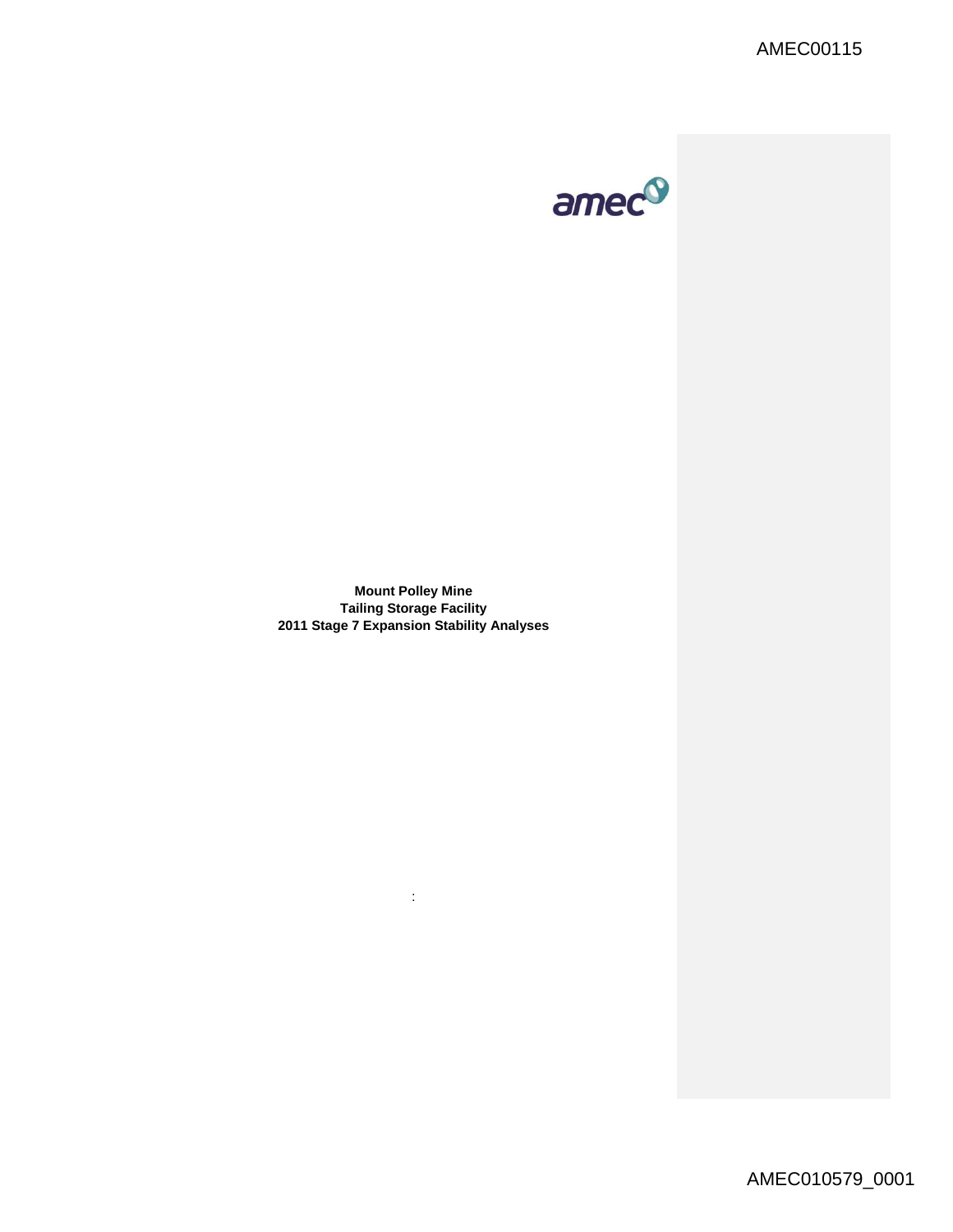

# **TABLE OF CONTENTS**

**Page**

| 2.0                    |            |  |  |  |  |  |  |  |
|------------------------|------------|--|--|--|--|--|--|--|
|                        |            |  |  |  |  |  |  |  |
| <b>LIST OF FIGURES</b> |            |  |  |  |  |  |  |  |
|                        | Figure 2.1 |  |  |  |  |  |  |  |

# **LIST OF TABLES**

| Table 2.1 |  |
|-----------|--|
| Table 3.1 |  |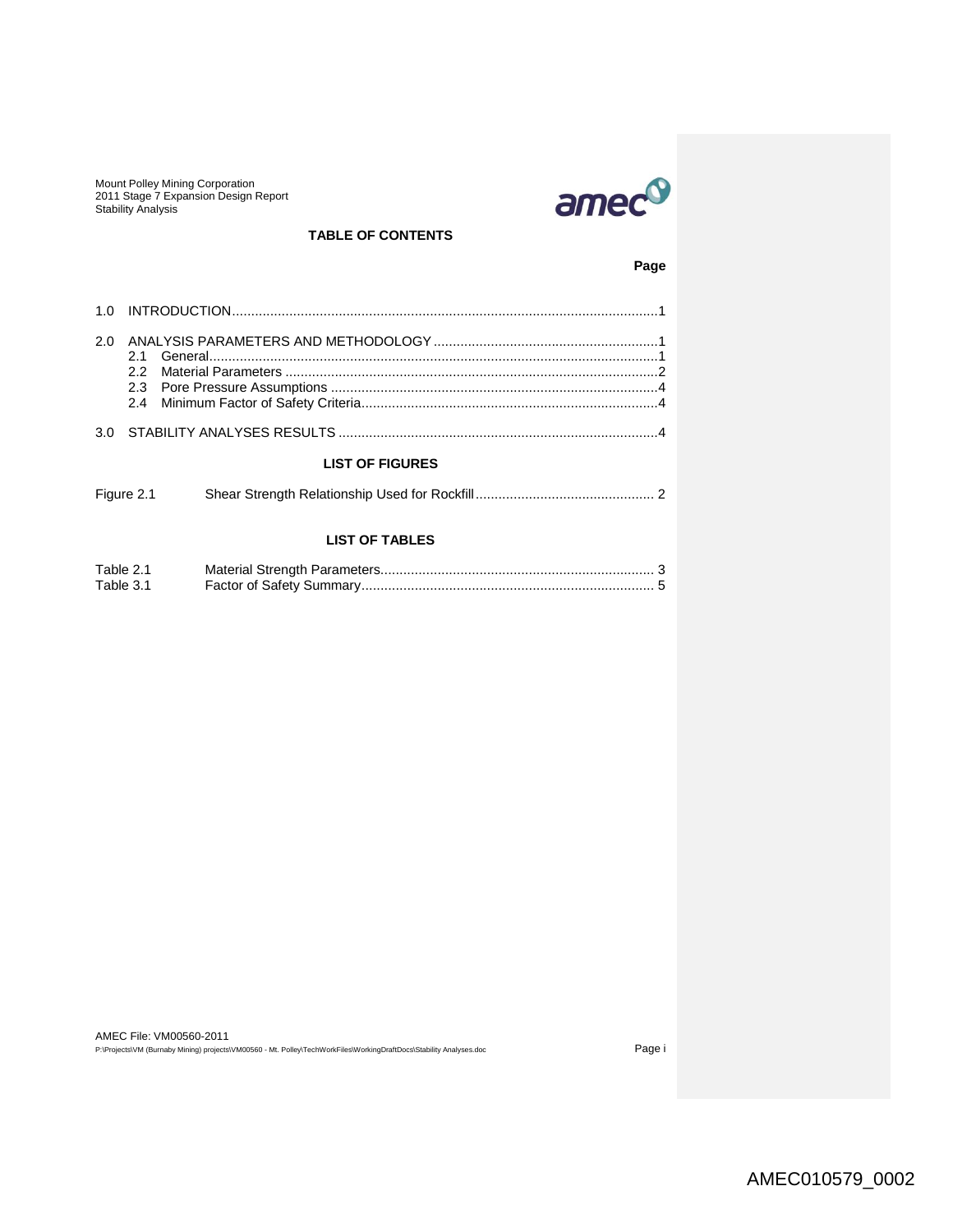

# **1.0 INTRODUCTION**

Mount Polley Mine is owned by Mount Polley Mining Corporation (MPMC), and is located 56 kilometres northeast of Williams Lake. The initial production began in 1997, with a temporary shutdown from October 2001 to March 2005. Currently it is estimated that the mill throughput is approximately 20,000 tpd of tailings which is deposited as slurry into the Tailings Storage Facility (TSF). TSF is comprised of one embankment that is approximately 4.2km in length. The embankment is subdivided into 3 sections referred to as the Main Embankment, Perimeter Embankment and South Embankment. Embankment heights vary and are approximately 45m, 27, ad 17m respectively. The design and construction monitoring of the TSF embankments to date has been performed by Knight Peisold Consulting (KP). The embankments incorporate a staged expansion design utilizing a modified centre line construction methodology. The latest expansion was completed in August 2010, which entailed 4 m embankment raise to a crest elevation of 958 m.

AMEC Earth & Environmental (AMEC), a division of AMEC Americas Limited, was retained by MPMC to provide design and construction monitoring for future expansions. To facilitate the additional volume of tailing the next expansion (Stage 7) is scheduled for 2011 and entails a 2.5m embankment raise to a crest elevation of 960.5 m.

The objective of the analyses presented herein was to assess the short term stability of the TSF under static loading conditions. The factor of safety required for long term conditions is 1.5 while for the short term conditions the factor of safety required is 1.3.

The analyses presented herein considers only the short term stability of the 2011 expansion and as currently not enough information is available to analyze the long term stability. In order to perform the stability analysis, 3 as-built sections of the embankments were modeled. The locations of these sections are shown in Appendix A, Figure 1.1.

#### **2.0 ANALYSIS PARAMETERS AND METHODOLOGY**

### **2.1 General**

Two-dimensional limit equilibrium stability analyses were carried out using the computer code SLOPE/W 2007 (Version 7.14, Build 4921) developed by Geo-Slope International Ltd. of Calgary, Alberta. The analyses incorporated the Morgenstern-Price method of slices solution. There are seven main materials incorporated into the analyzed sections, Zone S (compacted till fill), Zone C (Rockfill), tailings, foundation tills (ablation, basal), glaciolacustrine/glaciofluvial sediments, and bedrock. The material properties used for the analyses are based on previously established parameters assumed by  $KP<sup>1</sup>$ , with minor modification that AMEC deemed appropriate. The parameters used in the stability analyses presented herein are summarized in Table 2.1.

AMEC File: VM00560-2011 P:\Projects\VM (Burnaby Mining) projects\VM00560 - Mt. Polley\TechWorkFiles\WorkingDraftDocs\Stability Analyses.doc Page 1

#### **Comment [d1]:** Imperial Metals?

 1 Knight Piesold Consulting, Design of the Tailings Storage Facility to Ultimate Elevation, March 14, 2005**.**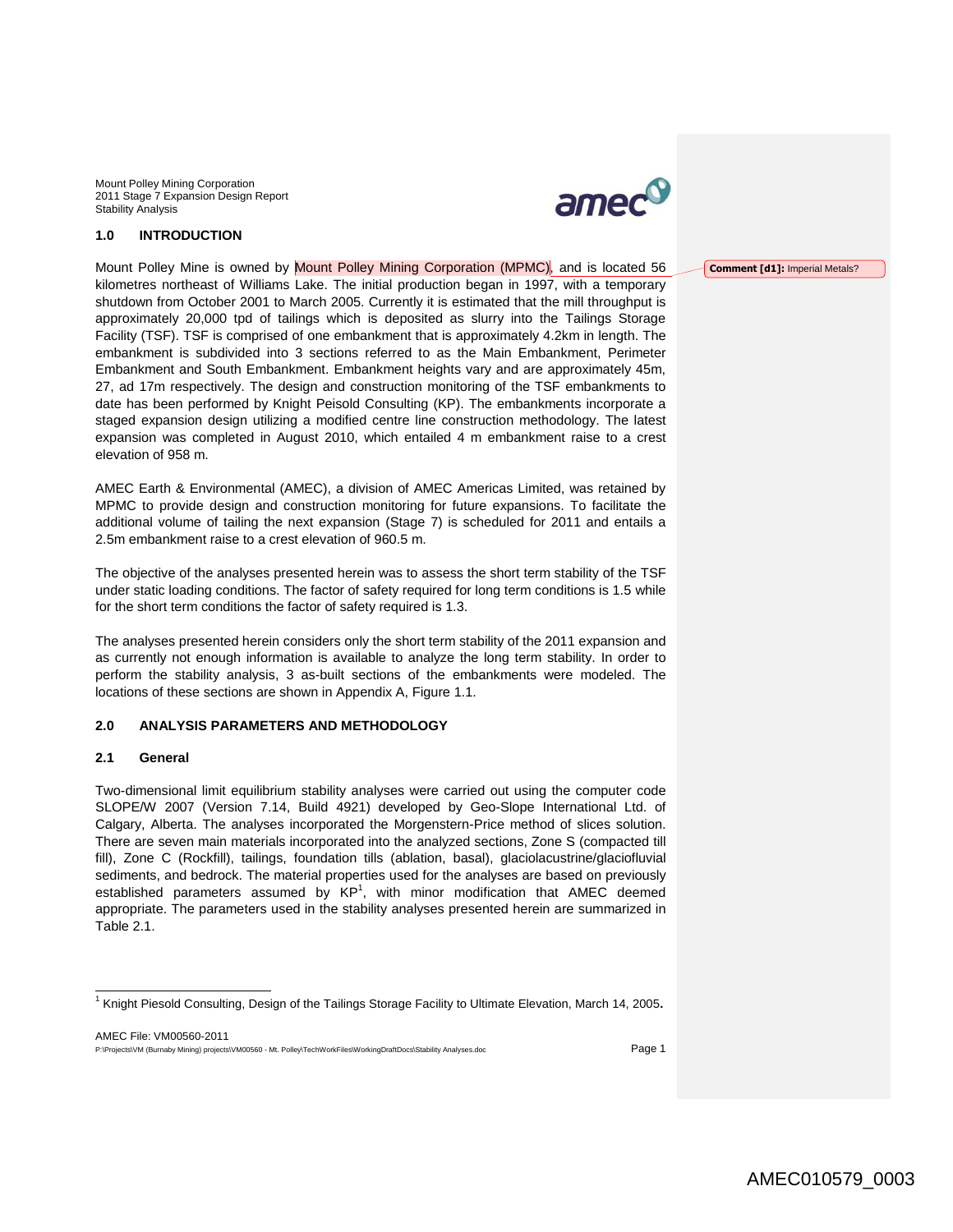

The stability of the 3 dam sections is dependant on the strength of the downstream rockfill shell and foundation materials. The compacted till core is supported by the downstream rockfill shell and does not directly contribute to the stability of the embankment.

### **2.2 Material Parameters**

#### *Compacted Till Fill*

Not enough information is currently available to confirm or modify the material parameters, thus the material properties assumed by KP are utilized.

### *Rockfill*

The rockfill shear strength is taken as stress-level dependent as per Leps  $(1970)^2$ , as illustrated in Figure 2.1.

*Figure 2.1 Shear Strength Relationship Used for Rockfill*



**Comment [d2]:** After a closer look at the compaction reports provided by KP for Zone S during the 2010 construction the average measured maximum density was  $2114$  kg/m<sup>3</sup> with a soil classification CL thus  $\gamma = 20.7$ kN/m<sup>3</sup> should be used. I did a quick check to see the change and the FoS increases by 0.008 (1.711 to 1.719) in the 2011 main case. Do you want me to incorporate it into this report and change the comment accordingly?

It is anticipated that the rockfill used for construction of the 2011 expansion will be comparable to that used for the past dam rises. As such, the trend for average rockfill was used because the rockfill is anticipated to be:

- $\bullet$ strong and durable with high compressive strength;
- well-graded, and comprised of highly angular rock; and
- will receive moderate compactive effort.

It is the latter point that disqualifies the high quality rockfill trend from Leps (1970) being used.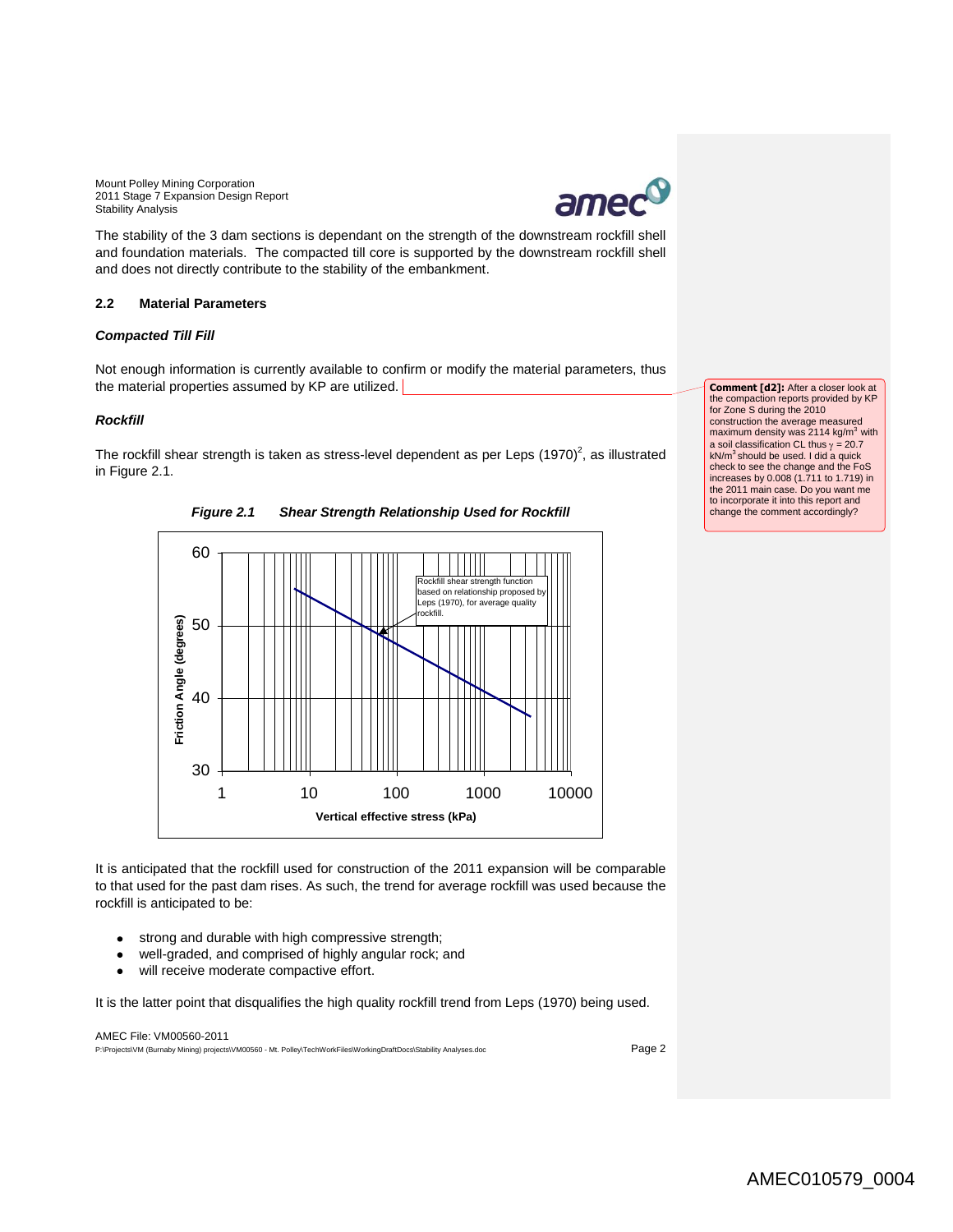

In the past, KP utilized a different material model for the rockfill to assess the stability of the dams. However, through past experiences with tailings dams AMEC believes that utilizing the Leps  $(1970)^2$  material model closer estimates the actual material properties that exist within the rockfill.

#### *In-Situ Foundation*

According to a previous KP report<sup>1</sup> the in-situ foundation conditions are quoted as:

"The tailings basin is generally blanketed by naturally occurring well graded low permeability glacial till which functions as an in-situ soil liner and precludes seepage loss from the facility. However, a basin liner was constructed just upstream of the Main Embankment to ensure that the basin liner had a minimum thickness of 2 meters throughout the tailings basin. The constructed basin liner was tied into the Main Embankment core zone and the existing basin liner where the in-situ thickness exceeded 2 m.

The foundation conditions at the Main Embankment consist of low permeability glacial till material at surface underlain by fluvial and lacustrine silts up to 20 m thick. The foundation conditions at the Perimeter Embankment consist of low permeability glacial till throughout that is generally in excess of 5 m. The foundation conditions at the South Embankment consist of a relatively thin, low permeability glacial till material overlying bedrock. The glacial till is a few meters thick but its thickness is not consistent throughout the South Embankment foundation. It is important not to expose the fractured bedrock and to ensure that the glacial till cover is at least 2 m thick throughout the foundation and that it is tied into the core zone.

Laboratory testwork on the foundation soils indicates that the materials have adequate shear strength to ensure foundation stability of the embankments. Artesian pressures exist at the base of the Main Embankment. Pressure relief wells trenches have been installed at this location to depressurize the underlying glaciofluvial deposits."

Due to the lack of laboratory results and detailed borehole logs available for review, AMEC is unable confirm or modify the in-situ foundation material properties, thus the material properties assumed by KP are utilized.

In addition, statigraphy conditions that are found in the TSF area is unclear, thus additional investigations will be required to better understand the in-situ conditions. For the 2011 expansion statigraphy was mainly interpolated from 2005 design report<sup>1</sup>

#### *Summary of Material Strength Parameters*

The material strength parameters used in the stability analyses are as summarized in Table 2.1.

#### *Table 2.1 Material Strength Parameters*

| <b>Material</b><br>$\mathbf{v}$<br>10<br>----------- |
|------------------------------------------------------|
|------------------------------------------------------|

#### AMEC File: VM00560-2011

P:\Projects\VM (Burnaby Mining) projects\VM00560 - Mt. Polley\TechWorkFiles\WorkingDraftDocs\Stability Analyses.doc Page 3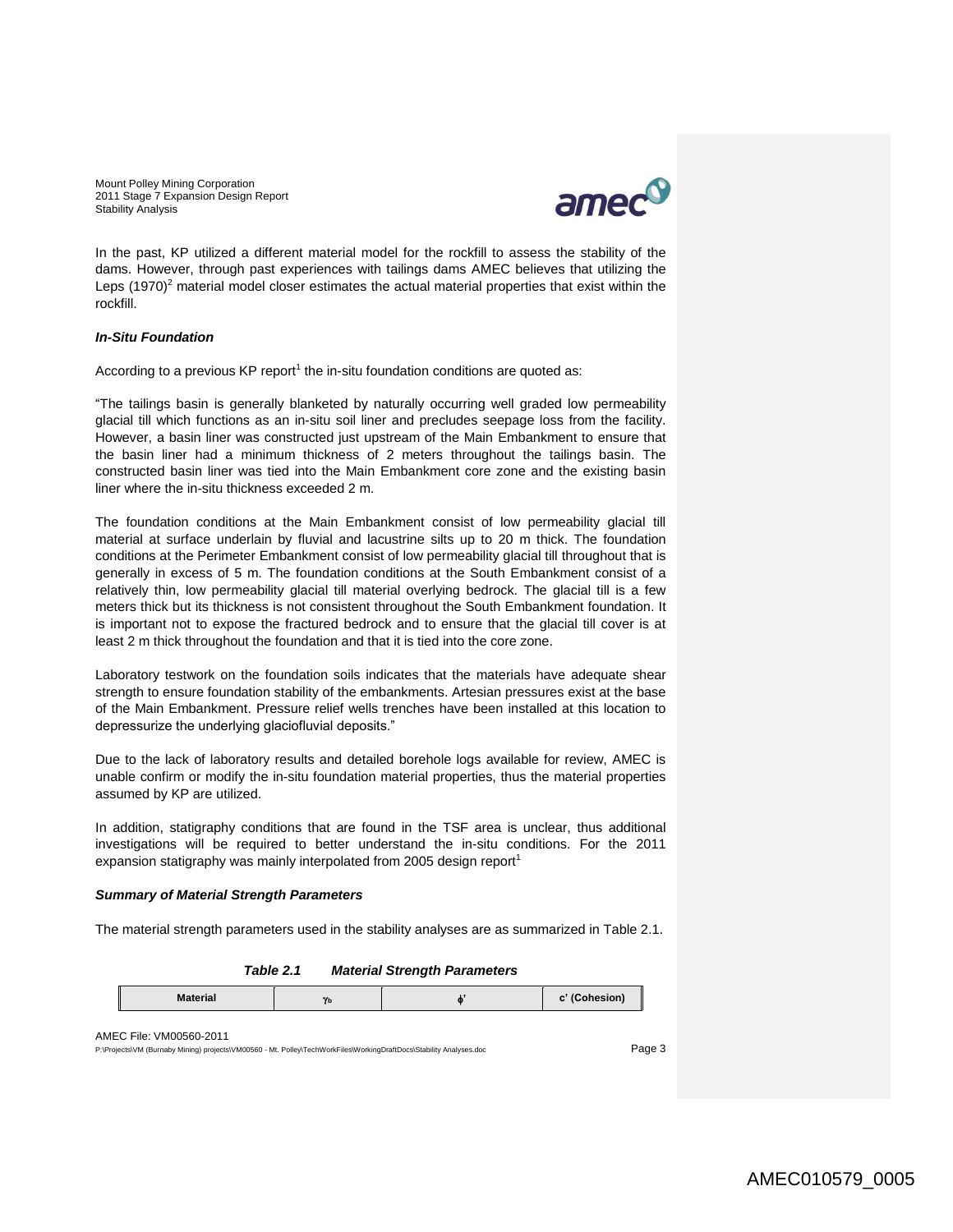

|                                | (Bulk Unit Weight)<br>(kN/m <sup>3</sup> ) | (Friction Angle)<br>(degrees)                                                                 | (kPa) |
|--------------------------------|--------------------------------------------|-----------------------------------------------------------------------------------------------|-------|
| Rockfill (Zone C)              | 22                                         | Defined by Lep's $(1970)^2$ shear<br>normal function for average<br>quality rockfill (note 1) | 0     |
| Compacted Till Fill (Zone S)   | 22                                         | 35                                                                                            | 0     |
| <b>Ablation Till</b>           | 21                                         | 26                                                                                            | 0     |
| Glaciolacustrine/Glaciofluvial | 20                                         | 33                                                                                            | 0     |
| <b>Basal Till</b>              | 21                                         | 33                                                                                            | 0     |
| Tailings                       | 18                                         | 30                                                                                            |       |

*Note 1. The shear normal function used for the rockfill accounts for the stress-level dependency of the normalized shear strength as expressed by the effective friction angle ( ') – see Figure 2.2.* 

### **2.3 Pore Pressure Assumptions**

<span id="page-5-0"></span>Where possible the current phreatic surfaces were derived from vibrating wire piezometer reading that are currently installed in the embankments, as reported in 2010 Construction report<sup>3</sup>. Where no piezometric pressure data was available the phreatic surface was estimated using typical phreatic surfaces observed from similar projects.

The phreatic surface for the 2011 expansion was estimated by increasing current phreatic surface on the upstream side of the core by 2.5 m, equivalent to the Stage 7 raise, while maintaining the phreatic surface downstream of the core.

The rockfill was assigned zero pore pressure except where located below the phreatic surface, below which pore pressures at any given point were taken as hydrostatic.

Artesian conditions are modelled in the main embankment to reflect the pore pressures observed in the glaciolacustrine/glaciofluvial sediment unit in that area.

### **2.4 Minimum Factor of Safety Criteria**

The minimum factor of safety (FoS) criteria for design is 1.3 for short-term (during construction) and 1.5 for long-term (closure) steady state conditions.

## **3.0 STABILITY ANALYSES RESULTS**

The stability analyses of the TSF 2011 expansion were carried out for 3 sections of the embankment. These sections are typical as-built sections as reported in the 2010 Construction report<sup>3</sup>[.](#page-5-0) In addition to the stability analysis of the expansion the current embankment stability was assessed to establish a FoS baseline for comparison. The sections modeled are shown in

 2 Leps, T.M. (1970). "Review of shearing strength of rockfill", ASCE Journal of the Soil Mech. and Found. Eng. Div., SM4, July, pp. 1159-1170.

<sup>&</sup>lt;sup>3</sup> Knight Piesold Consulting, Tailing Storage Facility Report of Stage 6B Construction, January 25, 2011.